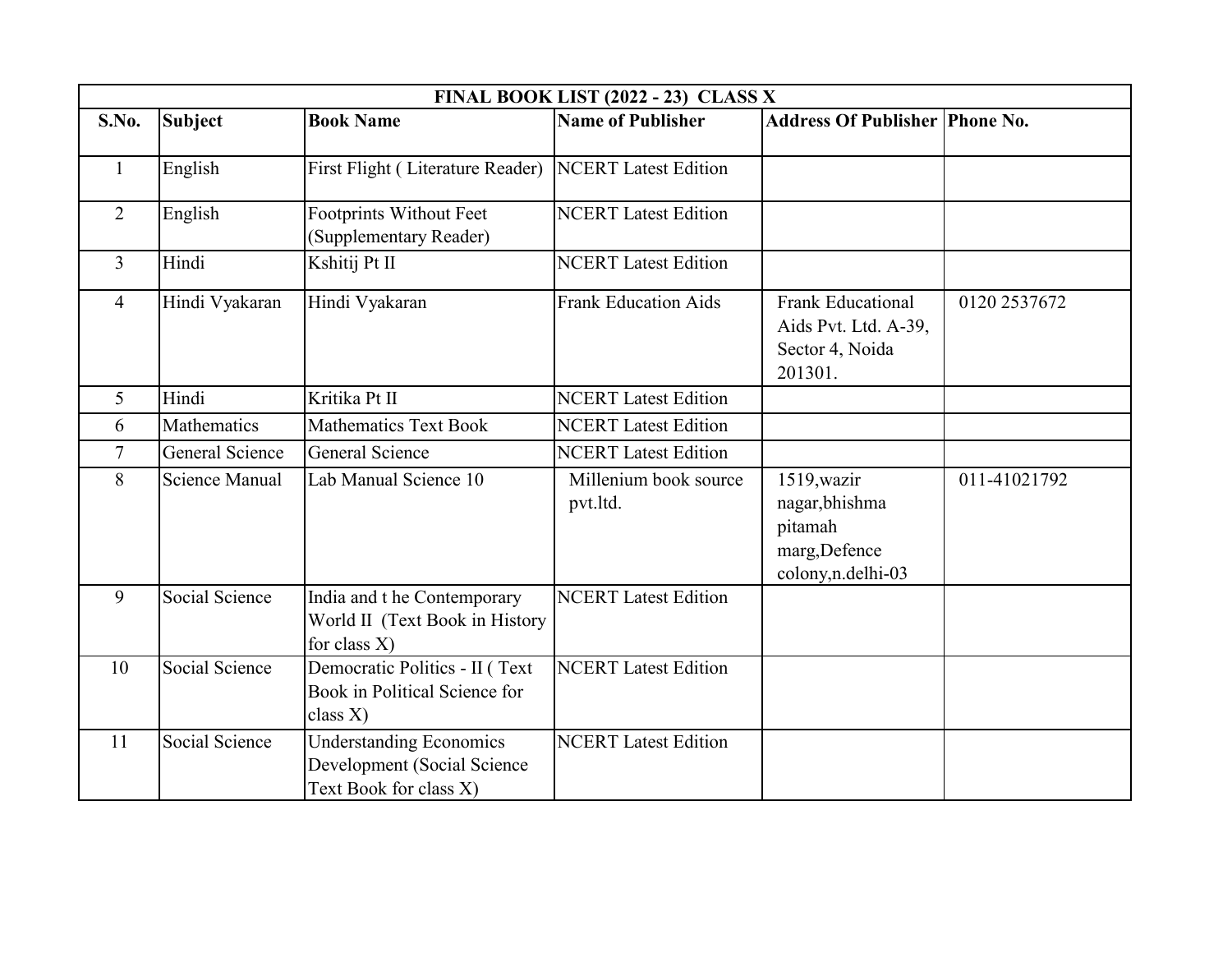| 12 | Sst atlas       | Diamond Geographical &         | New saraswati                | 2nd Floor, MGM                                                                                  | 43556600                                                                           |
|----|-----------------|--------------------------------|------------------------------|-------------------------------------------------------------------------------------------------|------------------------------------------------------------------------------------|
|    |                 | Historical                     | house(india)pvt.ltd          | Tower, 19 Ansari                                                                                | Email-                                                                             |
|    |                 | <b>ATLAS</b>                   |                              | Road, Daryaganj new                                                                             | delhi@saraswatihouse                                                               |
|    |                 |                                |                              | delhi-110002 INDIA                                                                              | .com                                                                               |
| 13 | Social Science  | Contemporary India II (Text    | <b>NCERT</b> Latest Edition  |                                                                                                 |                                                                                    |
|    |                 | book in Geography for class X) |                              |                                                                                                 |                                                                                    |
|    |                 |                                |                              |                                                                                                 |                                                                                    |
|    |                 |                                |                              |                                                                                                 |                                                                                    |
|    |                 |                                |                              |                                                                                                 |                                                                                    |
| 14 | Information     | Information Technology 10 by   |                              | 4576/15, Agarwal                                                                                |                                                                                    |
|    | Technology      | Sunita Arora Code 402          | Dhanpat Rai & Co.            | Road, Darya Ganj, new 23247736,                                                                 |                                                                                    |
|    |                 |                                |                              | Delhi                                                                                           |                                                                                    |
| 15 | Value Education |                                |                              | $B-365$ , $F/F$ , G.D                                                                           |                                                                                    |
|    |                 | Pathways for Moral living-10   | <b>Redeemer Publications</b> | Colony, Mayur Vihar                                                                             | 9315654002                                                                         |
|    |                 |                                |                              | Phase-111 Shiv                                                                                  |                                                                                    |
| 16 | Drawing         | Aesthetics Art                 | Kirti Publications           | Plot No. 1364,<br>Dhanwapur Road,<br>Near Sector-4,5<br>Chowk, Lxman Vihar,<br>Phase-I, Gurgaon | 0124-<br>4106890/9953941002,<br>order@kirtipublications<br>.com/info@kirtipublicat |
|    |                 |                                |                              |                                                                                                 | 10 <sub>ns.com</sub>                                                               |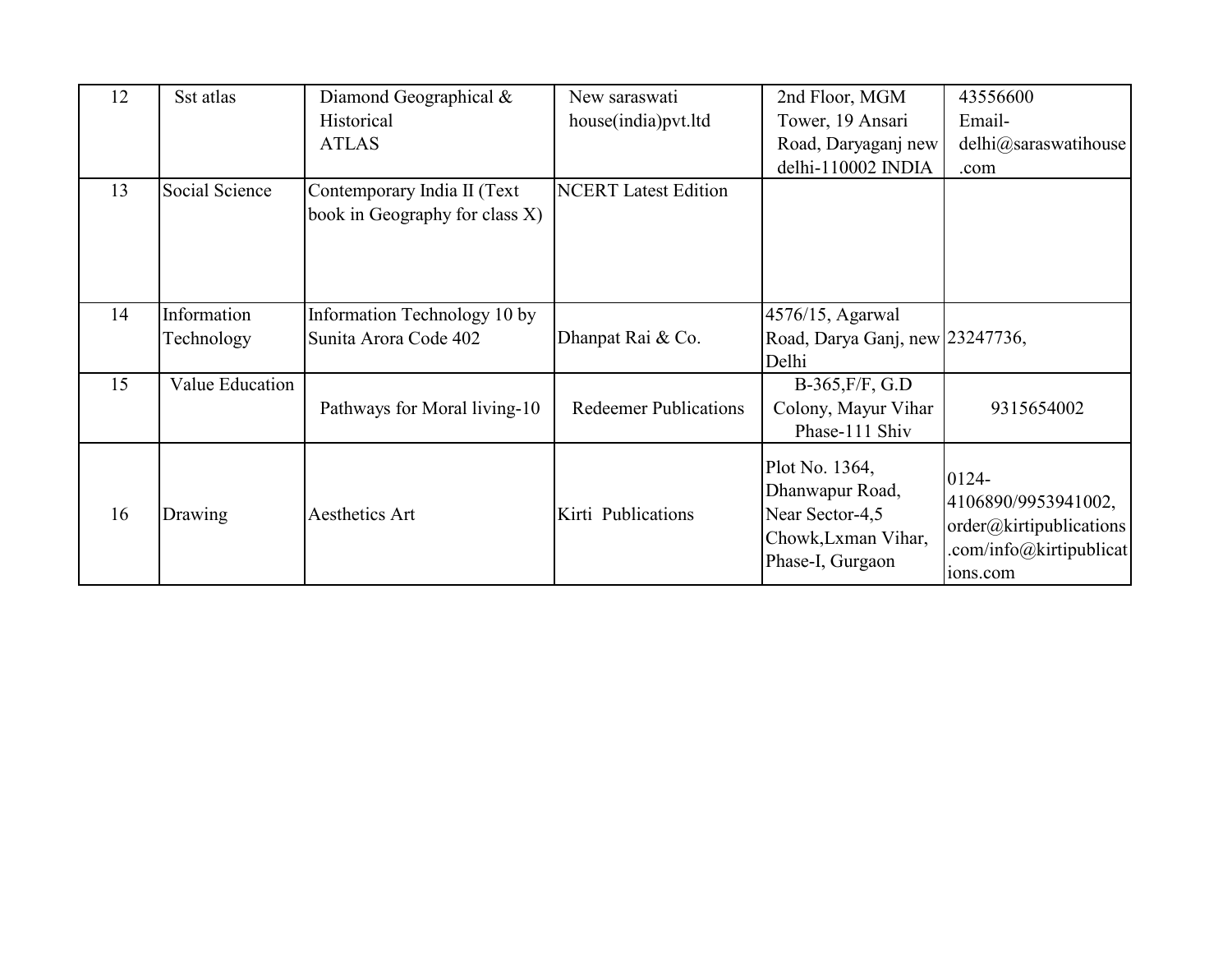|                | <b>BOOK LIST 2022-2023</b> |                                                                                                             |                             |                                                                                                         |                                                                                                                              |  |  |  |
|----------------|----------------------------|-------------------------------------------------------------------------------------------------------------|-----------------------------|---------------------------------------------------------------------------------------------------------|------------------------------------------------------------------------------------------------------------------------------|--|--|--|
|                | CLASS-6                    |                                                                                                             |                             |                                                                                                         |                                                                                                                              |  |  |  |
| S.NO.          | <b>SUBJECT</b>             | <b>NAME OF THE BOOK</b>                                                                                     | <b>PUBLISHER'S NAME</b>     | <b>PUBLISHER'S ADDRESS</b>                                                                              | <b>CONTACT DETAILS</b>                                                                                                       |  |  |  |
| $\mathbf{1}$   | English                    | NCERT-6                                                                                                     | <b>NCERT</b>                |                                                                                                         |                                                                                                                              |  |  |  |
| $\overline{2}$ | English<br>Grammar         | The Grammarite Book-6<br>Revised                                                                            | Indiannica Learning         | 2nd Floor, A-36, Mohan Co-<br>Operative, Industrial Area,<br>Mathura Road, New Delhi-110044             | 1-800-11-2829<br>Website-WWW.indiannicalearning.com<br>Email-bcd@indiannica.com                                              |  |  |  |
| 3              | Hindi                      | Basant-6                                                                                                    | <b>NCERT Latest Edition</b> |                                                                                                         |                                                                                                                              |  |  |  |
| $\overline{4}$ | Hindi<br>Grammar           | Hindi Vyakaran-6                                                                                            | <b>VIVA EDUCATION</b>       | 4737/23, Ansari Road, Daryaganj<br>New Delhi-110002                                                     | 011-42242200<br>Email-vivaeducation@vivagroupindia.net                                                                       |  |  |  |
| 5              | Maths                      | Mathematics 6                                                                                               | <b>NCERT Latest Edition</b> |                                                                                                         |                                                                                                                              |  |  |  |
| 6              | Science                    | Science 6                                                                                                   | <b>NCERT Latest Edition</b> |                                                                                                         |                                                                                                                              |  |  |  |
| $\overline{7}$ | Social<br>Science          | 1. Our Pasts-I (History VI)<br>2. Social and Political Life-I<br>3. The Earth Our Habitat<br>(Geography VI) | <b>NCERT Latest Edition</b> |                                                                                                         |                                                                                                                              |  |  |  |
| 8              | Sanskrit                   | Ruchira-Bhag 1                                                                                              | <b>NCERT Latest Edition</b> |                                                                                                         |                                                                                                                              |  |  |  |
| 9              | Sanskrit<br>Grammar        | Ruchira Sanskrit Vyakaran-1 Tarun Publications                                                              |                             | Noida<br>H-83, Sec-63, Noida-201301(UP)<br>Delhi<br>4675/21, Ansari Road Daryaganj,<br>New Delhi-110002 | 0120-4121656<br>011-23258909,23281911                                                                                        |  |  |  |
| 10             | Value<br>Education         | <b>INSTILLING MORALS</b><br>Ethics with Yoga-6                                                              | <b>SOPHIYA PUBICATIONS</b>  | 56 Sec-16B, Avas Vikas Colony<br>Bodla Kailash Puri Road, Near<br>Padam Plaza, Agra-282007(UP)          | 8755909948,7300700159,8755909946,80<br>77499152<br>Email-sophiyapubications@gmail.com<br>Website-WWW.friendspublications.com |  |  |  |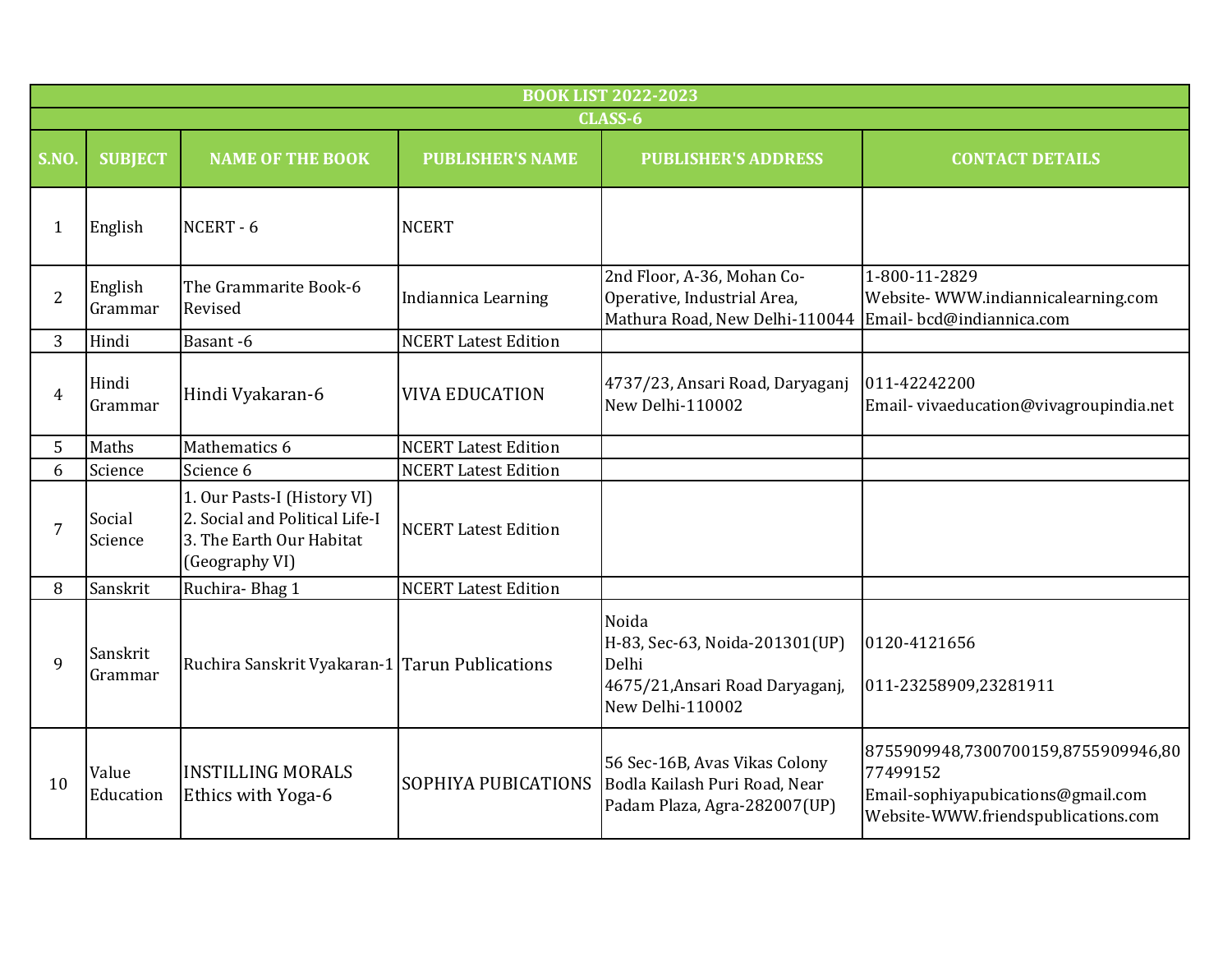| l 1 | Drawing              | Aesthetics Art     | Kirti Publications                                 | Plot No. 1364, Dhanwapur Road,<br>Near Sector-4,5 Chowk, Lxman<br>Vihar, Phase-I, Gurgaon      | 0124-4106890/9953941002,<br> order@kirtipublications.com/info@kirtipu  <br>blications.com                                                                                             |
|-----|----------------------|--------------------|----------------------------------------------------|------------------------------------------------------------------------------------------------|---------------------------------------------------------------------------------------------------------------------------------------------------------------------------------------|
| 12  | Computer             | Brainy cloud       | Brainwave Informatics<br><b>Publishing Company</b> | TF-08,128/56, D R Chambers, D B<br>Gupta Road, New Delhi-110005                                | 9212004408/9811062627<br>bwaveinfo@yahoo.com                                                                                                                                          |
| 13  | General<br>Knowledge | Knowledge PORTAL-6 | <b>FRIENDS PUBICATIONS</b>                         | 56 Sec-16B, Avas Vikas Colony<br>Bodla Kailash Puri Road, Near<br>Padam Plaza, Agra-282007(UP) | 8755909948/49,7300700159,8077499153<br>Email-friendspub.sales@gmail.com<br>sales.office@friendspubication.com<br>friendspubicationys@gmail.com<br>Website-WWW.friendspublications.com |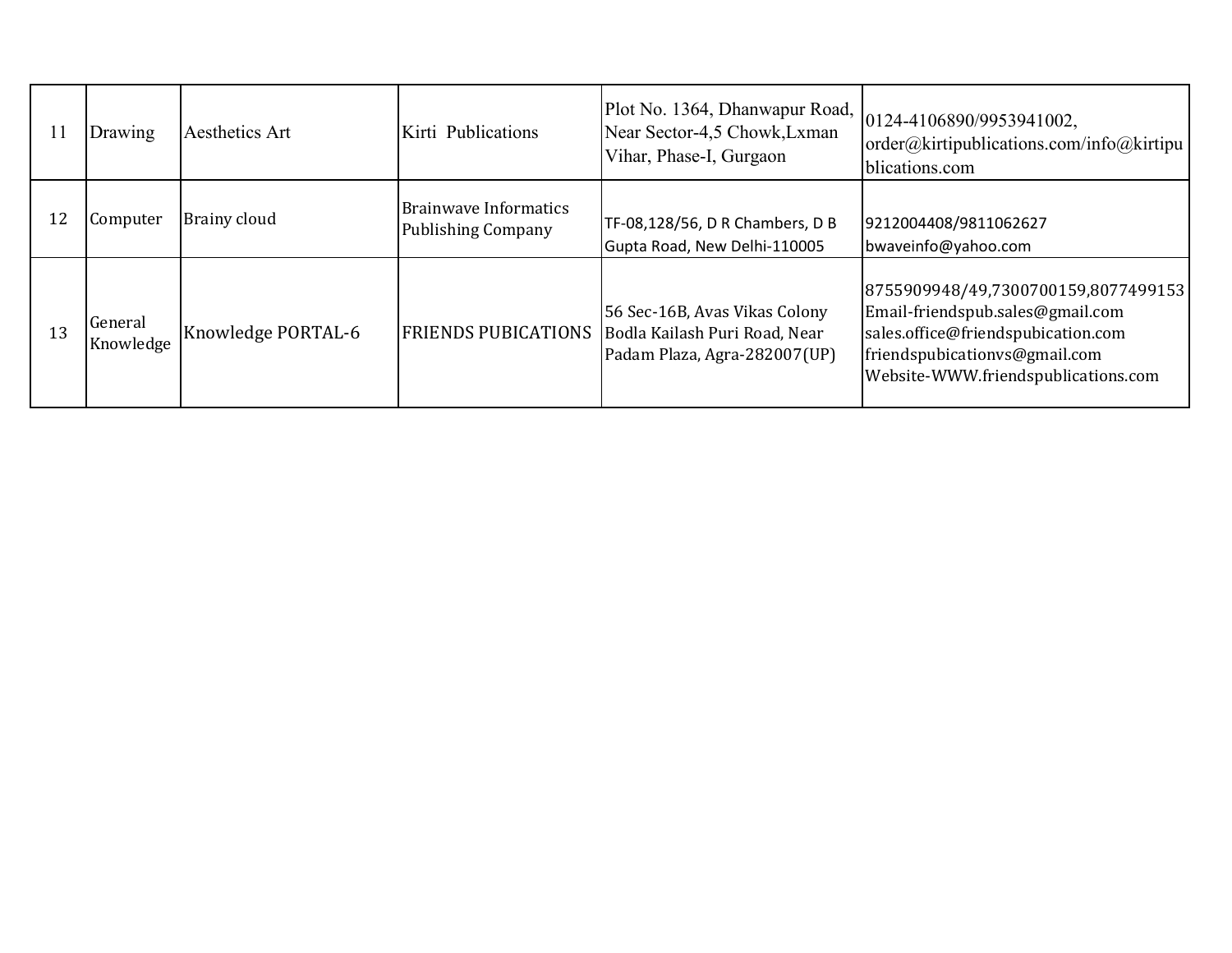|                           | <b>BOOK LIST 2022-2023</b> |                                                                                                               |                             |                                                                                                                                             |                                                                                     |  |  |
|---------------------------|----------------------------|---------------------------------------------------------------------------------------------------------------|-----------------------------|---------------------------------------------------------------------------------------------------------------------------------------------|-------------------------------------------------------------------------------------|--|--|
|                           |                            |                                                                                                               | CLASS-7                     |                                                                                                                                             |                                                                                     |  |  |
| S.NO                      | <b>SUBJECT</b>             | <b>NAME OF THE BOOK</b>                                                                                       | <b>PUBLISHER'S NAME</b>     | <b>PUBLISHER'S ADDRESS</b>                                                                                                                  | <b>CONTACT DETAILS</b>                                                              |  |  |
| 1                         | English                    | NCERT-7                                                                                                       | <b>NCERT</b>                |                                                                                                                                             |                                                                                     |  |  |
| $\overline{2}$            | English<br>Grammar         | The Grammarite Book-7<br>Revised                                                                              | Indiannica Learning         | 2nd Floor, A-36, Mohan Co-<br>Operative, Industrial Area,<br>Mathura Road, New Delhi-<br>110044                                             | 1-800-11-2829<br>Website-<br>WWW.indiannicalearning.com<br>Email-bcd@indiannica.com |  |  |
| 3                         | Hindi                      | Basant-7                                                                                                      | <b>NCERT Latest Edition</b> |                                                                                                                                             |                                                                                     |  |  |
| $\boldsymbol{\varLambda}$ | Hindi<br>Grammar           | Hindi Vyakaran-7                                                                                              | <b>VIVA EDUCATION</b>       | 4737/23, Ansari Road, Daryaganj<br>New Delhi-110002                                                                                         | 011-42242200<br>Email-<br>vivaeducation@vivagroupindia.net                          |  |  |
| 5                         | Maths                      | Mathematics 7                                                                                                 | <b>NCERT Latest Edition</b> |                                                                                                                                             |                                                                                     |  |  |
| 6                         | Science                    | Science 7                                                                                                     | <b>NCERT Latest Edition</b> |                                                                                                                                             |                                                                                     |  |  |
| 7                         | Social<br>Science          | 1. Our Pasts-I (History VII)<br>2. Social and Political Life-I<br>3. The Earth Our Habitat<br>(Geography VII) | <b>NCERT</b> Latest Edition |                                                                                                                                             |                                                                                     |  |  |
| 8                         | Sanskrit                   | Ruchira-Bhag 2                                                                                                | <b>NCERT Latest Edition</b> |                                                                                                                                             |                                                                                     |  |  |
| $\mathbf{q}$              | Sanskrit<br>Grammar        | Ruchira Sanskrit Vyakaran-2                                                                                   | <b>Tarun Publications</b>   | Noida<br>H-83, Sec-63, Noida-201301(UP) 0120-4121656<br>Delhi<br>4675/21, Ansari Road Daryaganj, 011-23258909, 23281911<br>New Delhi-110002 |                                                                                     |  |  |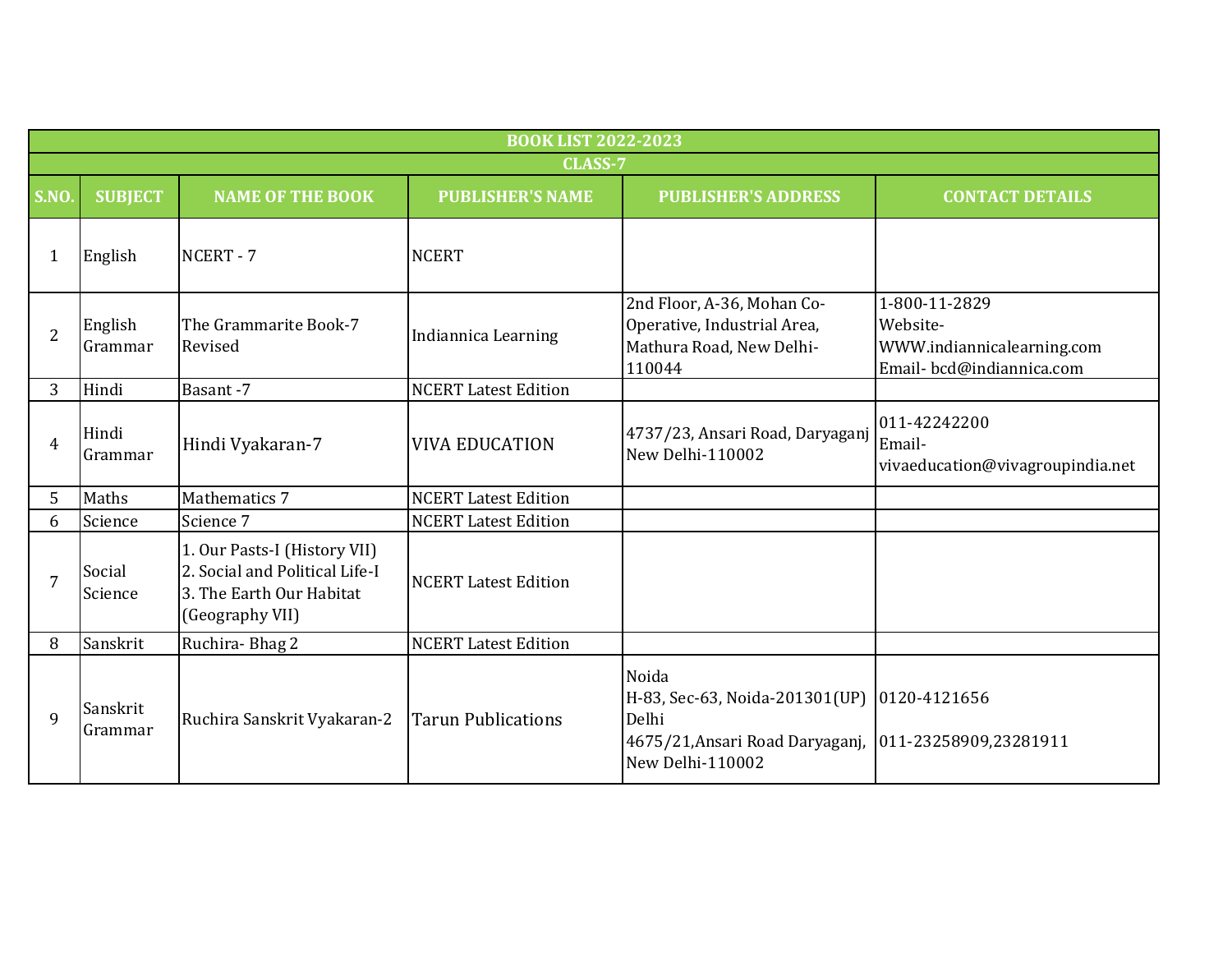| 10 | Value<br>Education   | <b>INSTILLING MORALS</b><br>Ethics with Yoga-7 | <b>SOPHIYA PUBICATIONS</b>                                | 56 Sec-16B, Avas Vikas Colony<br>Bodla Kailash Puri Road, Near<br>Padam Plaza, Agra-282007(UP) | 8755909948,7300700159,87559099<br>46,8077499152<br>Email-<br>sophiyapubications@gmail.com<br>Website-<br>WWW.friendspublications.com                                                          |
|----|----------------------|------------------------------------------------|-----------------------------------------------------------|------------------------------------------------------------------------------------------------|-----------------------------------------------------------------------------------------------------------------------------------------------------------------------------------------------|
| 11 | Drawing              | Aesthetics Art                                 | Kirti Publications                                        | Plot No. 1364, Dhanwapur<br>Road, Near Sector-4,5<br>Chowk, Lxman Vihar, Phase-I,<br>Gurgaon   | 0124-4106890/9953941002,<br>$order(a)$ kirtipublications.com/info $(a)$<br>kirtipublications.com                                                                                              |
| 12 | Computer             | Brainy cloud                                   | <b>Brainwave Informatics</b><br><b>Publishing Company</b> | TF-08,128/56, D R Chambers, D B<br>Gupta Road, New Delhi-110005                                | 9212004408/9811062627<br>bwaveinfo@yahoo.com                                                                                                                                                  |
| 13 | General<br>Knowledge | <b>Knowledge PORTAL-7</b>                      | <b>FRIENDS PUBICATIONS</b>                                | 56 Sec-16B, Avas Vikas Colony<br>Bodla Kailash Puri Road, Near<br>Padam Plaza, Agra-282007(UP) | 8755909948/49,7300700159,80774<br>99153<br>Email-friendspub.sales@gmail.com<br>sales.office@friendspubication.com<br>friendspubicationvs@gmail.com<br>Website-<br>WWW.friendspublications.com |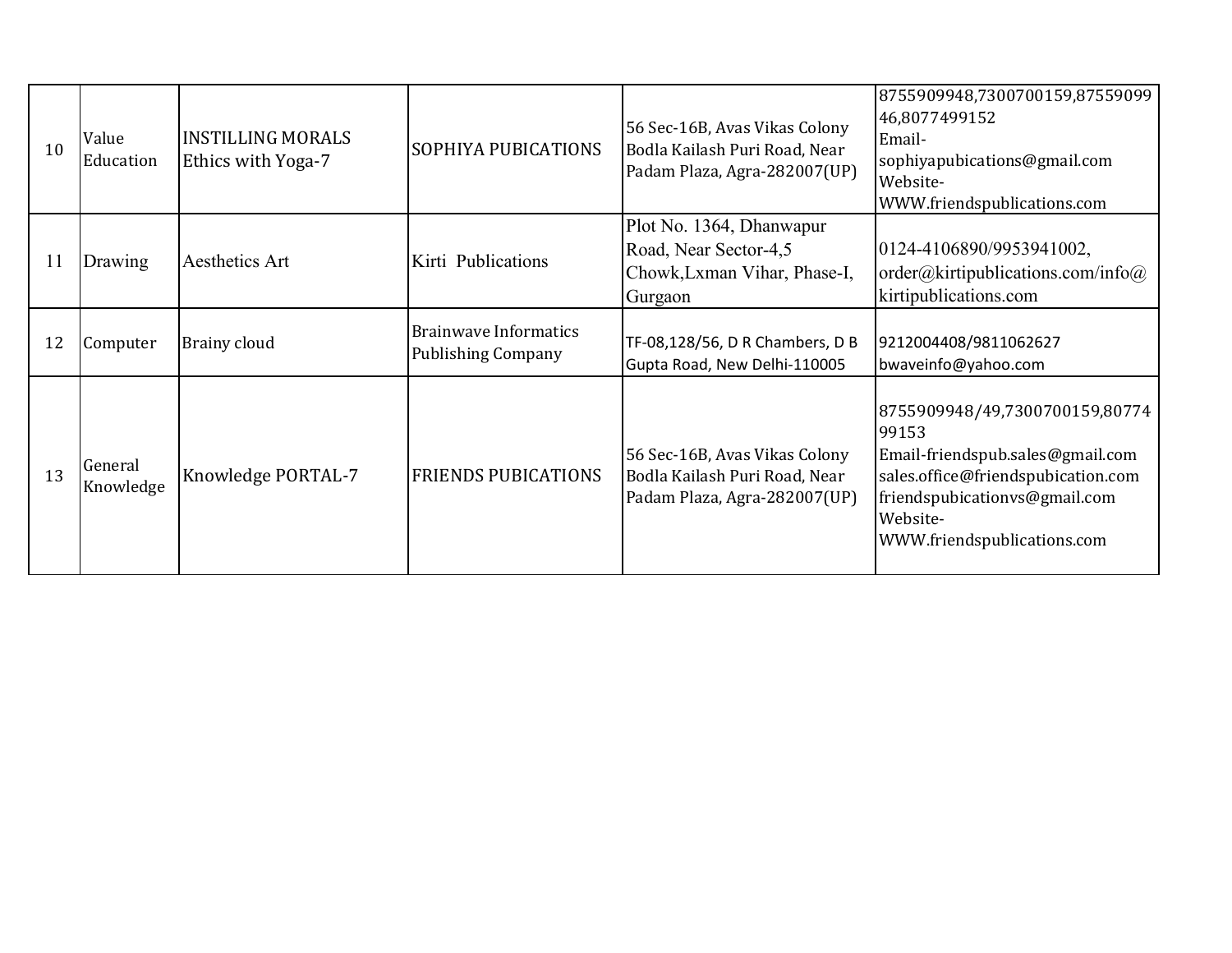|                | <b>BOOK LIST 2022-2023</b> |                                                                                                                 |                             |                                                                                                         |                                                                                     |  |
|----------------|----------------------------|-----------------------------------------------------------------------------------------------------------------|-----------------------------|---------------------------------------------------------------------------------------------------------|-------------------------------------------------------------------------------------|--|
|                |                            |                                                                                                                 | <b>CLASS-8</b>              |                                                                                                         |                                                                                     |  |
| S.NO.          | <b>SUBJECT</b>             | <b>NAME OF THE BOOK</b>                                                                                         | <b>PUBLISHER'S NAME</b>     | <b>PUBLISHER'S ADDRESS</b>                                                                              | <b>CONTACT DETAILS</b>                                                              |  |
| 1              | English                    | NCERT-8                                                                                                         | <b>NCERT</b>                |                                                                                                         |                                                                                     |  |
| $\overline{2}$ | English<br>Grammar         | The Grammarite Book-8<br>Revised                                                                                | Indiannica Learning         | 2nd Floor, A-36, Mohan Co-<br>Operative, Industrial Area, Mathura<br>Road, New Delhi-110044             | 1-800-11-2829<br>Website-<br>WWW.indiannicalearning.com<br>Email-bcd@indiannica.com |  |
| 3              | Hindi                      | Basant-8                                                                                                        | <b>NCERT Latest Edition</b> |                                                                                                         |                                                                                     |  |
| $\overline{4}$ | Hindi<br>Grammar           | Hindi Vyakaran-8                                                                                                | <b>VIVA EDUCATION</b>       | 4737/23, Ansari Road, Daryaganj<br>New Delhi-110002                                                     | 011-42242200<br>Email-<br>vivaeducation@vivagroupindia.net                          |  |
| 5              | Maths                      | Mathematics 8                                                                                                   | <b>NCERT Latest Edition</b> |                                                                                                         |                                                                                     |  |
| 6              | Science                    | Science 8                                                                                                       | <b>NCERT Latest Edition</b> |                                                                                                         |                                                                                     |  |
| 7              | Social Science             | 1. Our Pasts-I (History VIII)<br>2. Social and Political Life-I<br>3. The Earth Our Habitat<br>(Geography VIII) | <b>NCERT Latest Edition</b> |                                                                                                         |                                                                                     |  |
| 8              | Sanskrit                   | Ruchira-Bhag 3                                                                                                  | <b>NCERT Latest Edition</b> |                                                                                                         |                                                                                     |  |
| 9              | Sanskrit<br>Grammar        | Ruchira Sanskrit Vyakaran-3                                                                                     | <b>Tarun Publications</b>   | Noida<br>H-83, Sec-63, Noida-201301(UP)<br>Delhi<br>4675/21, Ansari Road Daryaganj,<br>New Delhi-110002 | 0120-4121656<br>011-23258909,23281911                                               |  |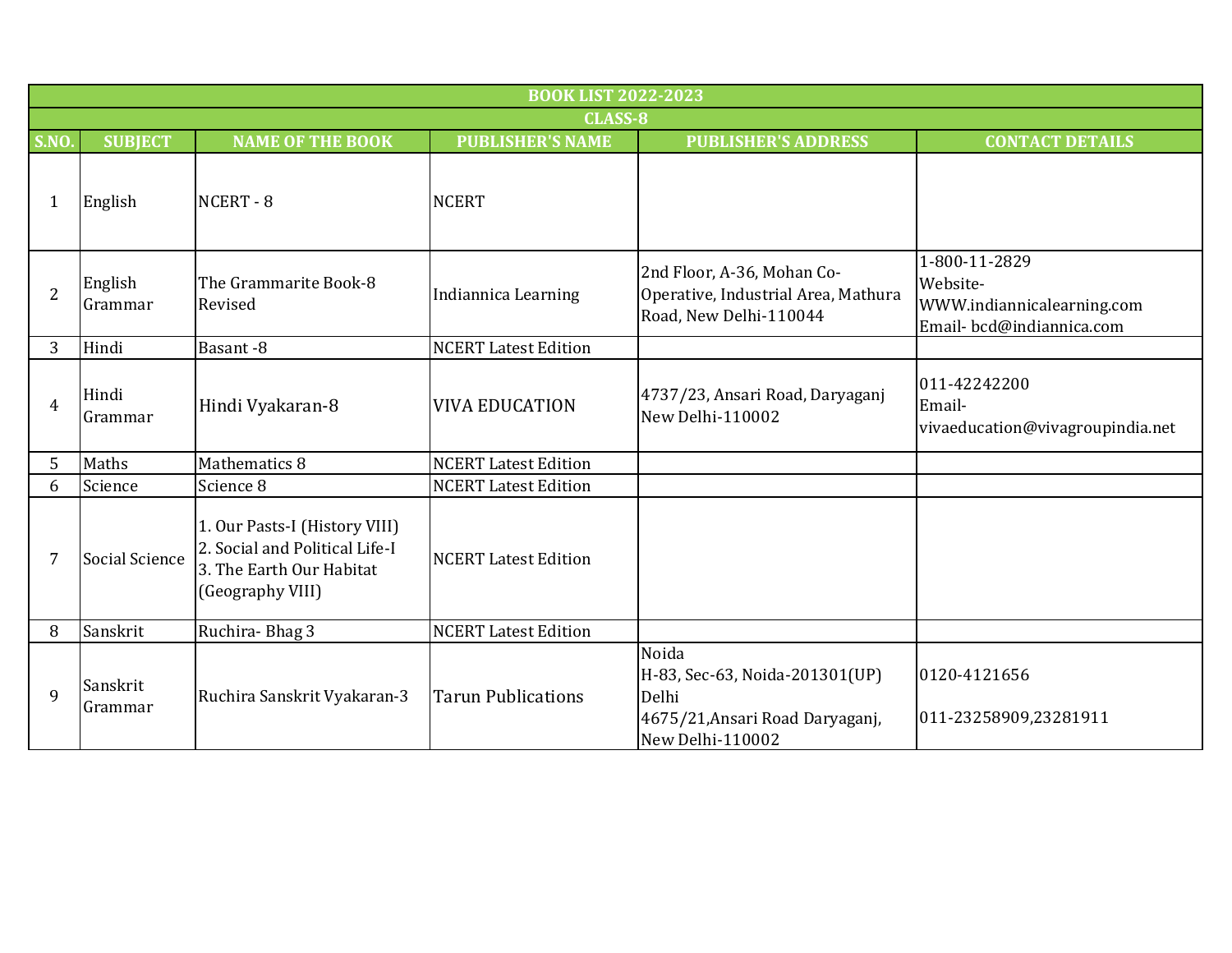| 10<br>11 | Value<br>Education<br>Drawing | <b>INSTILLING MORALS</b><br>Ethics with Yoga-8<br>Aesthetics Art | SOPHIYA PUBICATIONS<br>Kirti Publications                 | Kailash Puri Road, Near Padam<br>Plaza, Agra-282007(UP)<br>Plot No. 1364, Dhanwapur Road,<br>Near Sector-4,5 Chowk, Lxman<br>Vihar, Phase-I, Gurgaon | Email-<br>sophiyapubications@gmail.com<br>Website-<br>WWW.friendspublications.com<br>0124-4106890/9953941002,<br>order@kirtipublications.com/info@k<br>irtipublications.com<br>9212004408/9811062627 |
|----------|-------------------------------|------------------------------------------------------------------|-----------------------------------------------------------|------------------------------------------------------------------------------------------------------------------------------------------------------|------------------------------------------------------------------------------------------------------------------------------------------------------------------------------------------------------|
| 12       | Computer                      | <b>Brainy cloud</b>                                              | <b>Brainwave Informatics</b><br><b>Publishing Company</b> | TF-08,128/56, D R Chambers, D B<br>Gupta Road, New Delhi-110005                                                                                      | bwaveinfo@yahoo.com                                                                                                                                                                                  |
| 13       | General<br>Knowledge          | Knowledge PORTAL-8                                               | <b>FRIENDS PUBICATIONS</b>                                | 56 Sec-16B, Avas Vikas Colony Bodla<br>Kailash Puri Road, Near Padam<br>Plaza, Agra-282007(UP)                                                       | 8755909948/49,7300700159,80774<br>99153<br>Email-friendspub.sales@gmail.com<br>sales.office@friendspubication.com<br>friendspubicationvs@gmail.com<br>Website-<br>WWW.friendspublications.com        |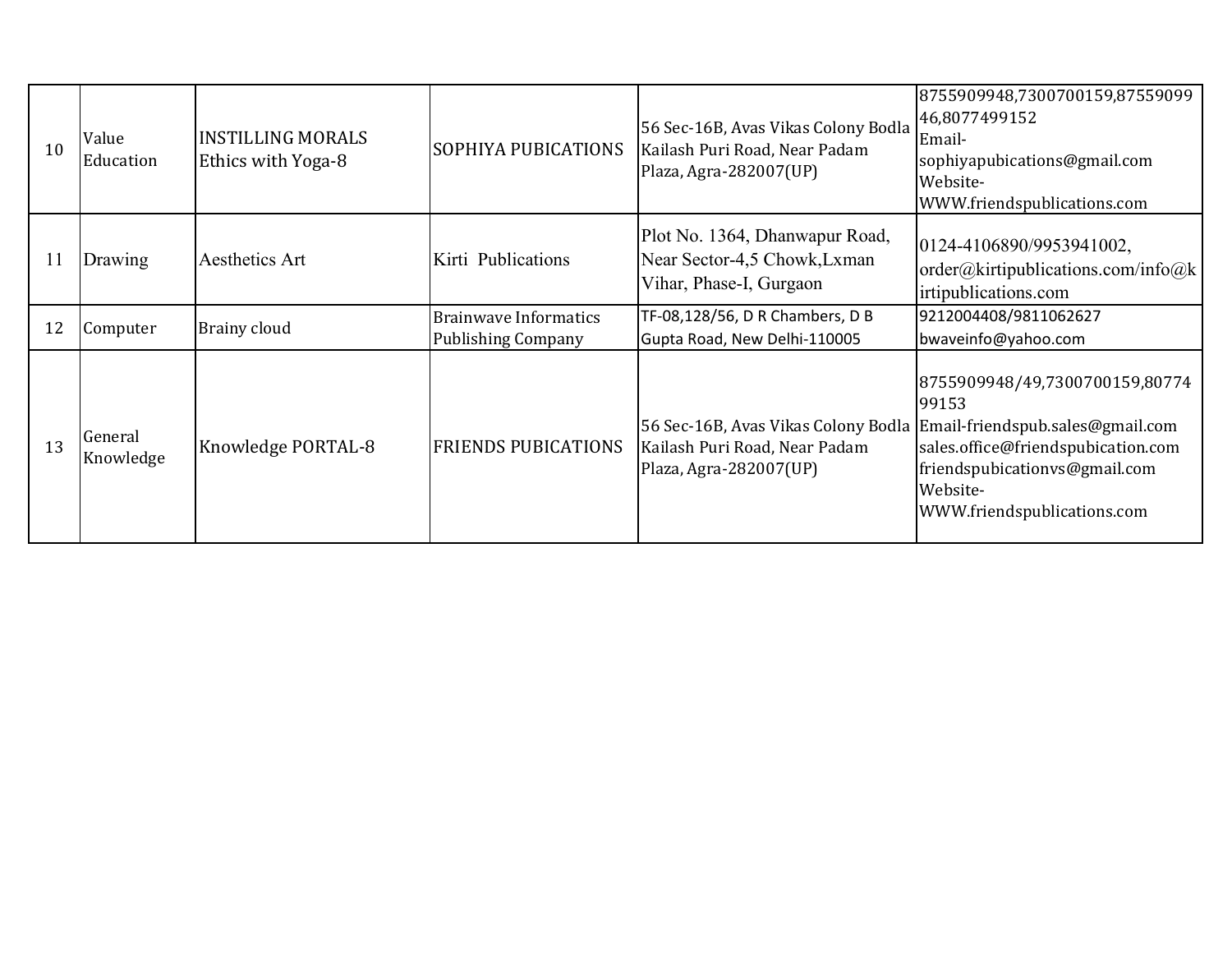| FINAL BOOK LIST 2022-2023 CLASS IX |                             |                                                                |                                      |                                                                              |                                                                                      |  |
|------------------------------------|-----------------------------|----------------------------------------------------------------|--------------------------------------|------------------------------------------------------------------------------|--------------------------------------------------------------------------------------|--|
| S.No.                              | <b>Subject</b>              | <b>Book Name</b>                                               | <b>Name of Publisher</b>             | <b>Address Of Publisher</b>                                                  | Phone No.                                                                            |  |
| $\mathbf{1}$                       | English                     | Beehive                                                        | <b>NCERT</b> latest edition          |                                                                              |                                                                                      |  |
| $\overline{2}$                     | English Work<br><b>Book</b> | Words &Expressions                                             | <b>NCERT</b> latest edition          |                                                                              |                                                                                      |  |
| $\overline{3}$                     | English                     | <b>Supplementary Reader</b><br>(Moments)                       | <b>NCERT</b> latest edition          |                                                                              |                                                                                      |  |
| 4                                  | Hindi                       | Kshitij Pt I                                                   | <b>NCERT</b> latest edition          |                                                                              |                                                                                      |  |
| 5                                  | Hindi                       | Kritika Pt I                                                   | <b>NCERT</b> latest edition          |                                                                              |                                                                                      |  |
| 6                                  | Hindi Grammar               | Hindi Vyakaran                                                 | <b>Frank Educational Aids</b>        | <b>Frank Educational Aids</b><br>Pvt. Ltd. A-39, Sector 4,<br>Noida 201301.  | 0120 2537672                                                                         |  |
| $\overline{7}$                     | Social Science              | <b>Democratic Politics I Text</b><br>Book in Political Science | <b>NCERT</b> latest edition          |                                                                              |                                                                                      |  |
| 8                                  | Social Science              | India and the Contemporary<br>World I                          | <b>NCERT</b> latest edition          |                                                                              |                                                                                      |  |
| 9                                  | Sst atlas                   | Diamond Geographical &<br>Historical<br><b>ATLAS</b>           | New saraswati<br>house(india)pvt.ltd | 2nd Floor, MGM Tower,<br>19 Ansari Road, Daryaganj<br>new delhi-110002 INDIA | 43556600<br>Email-<br>delhi@saraswatihouse.com<br>Website-<br>www.saraswatihouse.com |  |
| 10                                 | Social Science              | Geography Contemporary<br>India I                              | <b>NCERT</b> latest edition          |                                                                              |                                                                                      |  |
| 11                                 | Economics                   | A text book for class IX                                       | <b>NCERT</b> latest edition          |                                                                              |                                                                                      |  |
| 12                                 | Science                     | Science text book for class<br>IX                              | <b>NCERT</b> latest edition          |                                                                              |                                                                                      |  |
| 13                                 | <b>Science Manual</b>       | Lab manual $\overline{IX}$                                     | Millenium book source<br>pvt.ltd.    | 1519, wazir nagar, bhishma<br>pitamah marg, Defence<br>colony, n.delhi-03    | 011-41021792                                                                         |  |
| 14                                 | Mathematics                 | <b>Mathematics Text Book</b>                                   | <b>NCERT</b> latest edition          |                                                                              |                                                                                      |  |